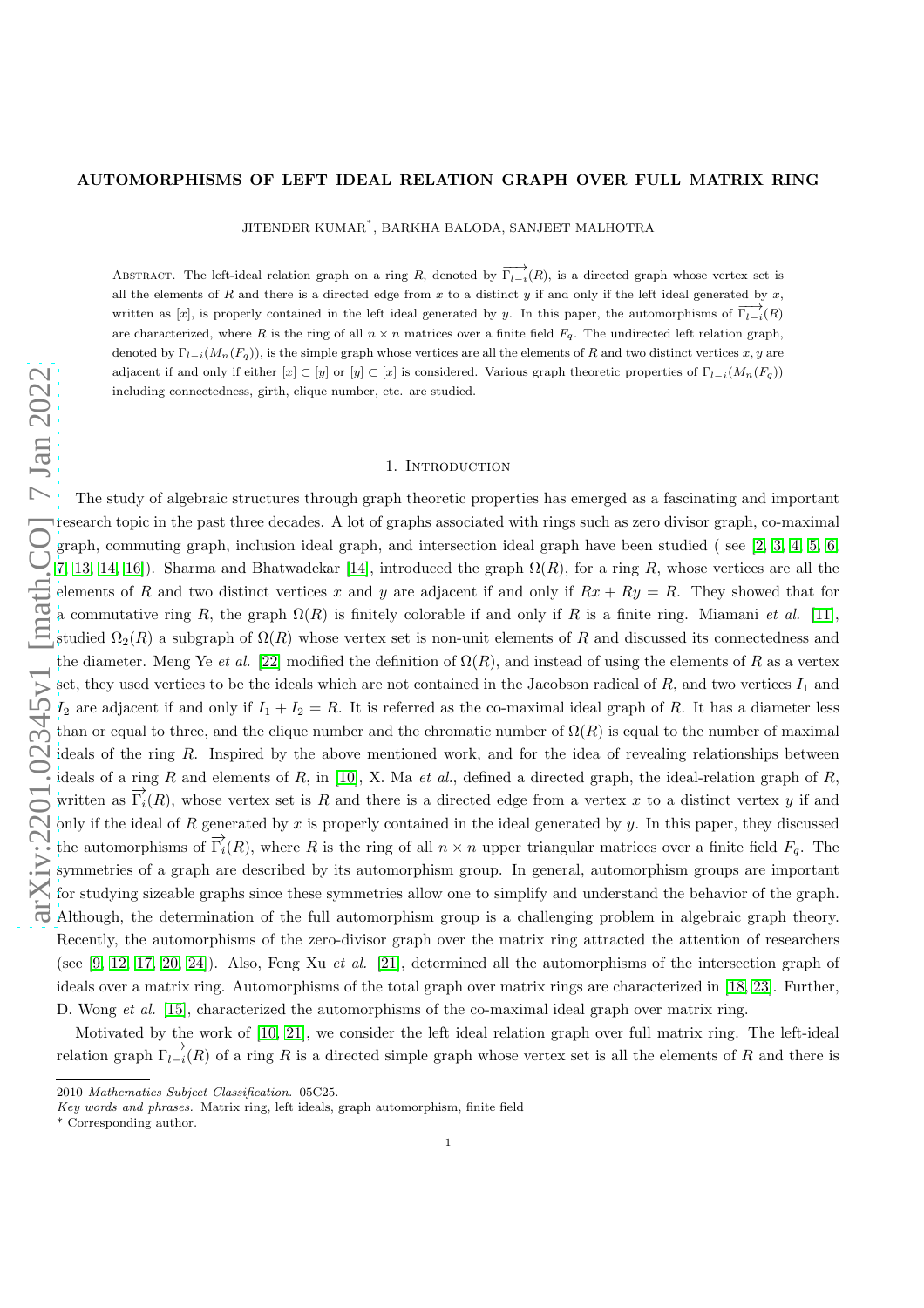a directed edge from x to a distinct y if and only if the left ideal generated by x is properly contained in the left ideal generated by y. The paper is arranged as follows. In Section 2, we state necessary fundamental notions and fix our notation. Section 3 comprises the results concerning the automorphisms of left-ideal relation of matrix ring over a finite field  $F_q$ . In Section 4, we study various graph invariants of undirected left-ideal relation graph  $\Gamma_{l-i}(R)$  viz. girth, dominance number, independence number and clique number etc.

#### 2. Preliminaries

In this section, we recall basic definitions from [\[19\]](#page-10-21) and fix our notation which will be used throughout this paper. Let  $\Gamma$  be a graph,  $V(\Gamma)$  and  $E(\Gamma)$  be the vertex set and edge set, of  $\Gamma$  respectively. The *distance* between two vertices u, v in a graph  $\Gamma$  is the number of edges in a shortest path connecting them and it is denoted by  $d(u, v)$ . For a vertex v, the *eccentricity* of v is the maximum of the distance to any vertex in the graph. The *diameter* is the maximum of the eccentricity of any vertex in Γ and the *radius* of Γ is the minimum eccentricity among all vertices in the graph Γ. The *degree* of the vertex v in  $\Gamma$  is the number of edges incident to v and it is denoted by  $deg(v)$ . A *cycle* is a closed walk with distinct vertices except for the initial and end vertex, which are equal and a cycle of length  $n$  is denoted by  $C_n$ . The *girth* of Γ is the length of its shortest cycle and is denoted by  $g(\Gamma)$ . A connected graph Γ is Eulerian if and only if degree of every vertex is even [\[19,](#page-10-21) Theorem 1.2.26]. The *chromatic number* of Γ, denoted by  $\chi(\Gamma)$ , is the smallest number of colors needed to color the vertices of Γ so that no two adjacent vertices share the same color. A *clique* in Γ is a set of pairwise adjacent vertices. The *clique number* of Γ is the size of maximum clique in Γ and it is denoted by  $\omega(\Gamma)$ . It is well known that  $\omega(\Gamma) \leq \chi(\Gamma)$  (see [\[19\]](#page-10-21)). A subset D of  $V(\Gamma)$  is said to be a dominating set if any vertex in  $V(\Gamma) \setminus D$  is adjacent to at least one vertex in D. If D contains only one vertex then that vertex is called dominating vertex. The *domination number*  $\gamma(\Gamma)$  of  $\Gamma$  is the minimum size of a dominating set in  $\Gamma$ . A graph  $\Gamma$  is said to be planar if it can be drawn on a plane without any crossing of its edges. For vertices u and v in a graph Γ, we say that z *strongly resolves* u and v if there exists a shortest path from z to u containing v, or a shortest path from z to v containing u. A subset U of  $V(\Gamma)$  is a *strong resolving set* of  $\Gamma$  if every pair of vertices of  $\Gamma$  is strongly resolved by some vertex of U. The least cardinality of a strong resolving set of Γ is called the *strong metric dimension* of Γ and is denoted by sdim(Γ). For vertices u and v in a graph Γ, we write  $u \equiv v$  if  $N[u] = N[v]$ . Notice that that  $\equiv$  is an equivalence relation on  $V(\Gamma)$ . We denote by  $\hat{v}$  the  $\equiv$ -class containing a vertex v of  $\Gamma$ . Consider a graph  $\overline{\Gamma}$  whose vertex set is the set of all  $\equiv$ -classes, and vertices  $\hat{u}$  and  $\hat{v}$  are adjacent if u and v are adjacent in  $\Gamma$ . This graph is well-defined because in Γ,  $w \sim v$  for all  $w \in \hat{u}$  if and only if  $u \sim v$ . We observe that Γ is isomorphic to the subgraph  $\mathcal{R}_{\Gamma}$  of Γ induced by a set of vertices consisting of exactly one element from each  $\equiv$ -class. Subsequently, we have the following result of [\[8\]](#page-10-22) with  $\omega(\mathcal{R}_{\Gamma})$  replaced by  $\omega(\Gamma)$ .

<span id="page-1-0"></span>**Theorem 2.1** ([\[8,](#page-10-22) Theorem 2.2]). *For any graph*  $\Gamma$  *with diameter* 2, sdim( $\Gamma$ ) =  $|V(\Gamma)| - \omega(\widehat{\Gamma})$ .

Let  $F_q$  be a finite field, where q is prime power, and let  $M_n(F_q)$  be the ring of all  $n \times n$  matrices over  $F_q$ . The set of all invertible matrices over  $F_q$  will be denoted by  $M_n^*(F_q)$ . Let E be an  $n \times n$  identity matrix,  $E_{s,t}$  the  $n \times n$  matrix with entry in  $s^{\text{th}}$  row,  $t^{\text{th}}$  column as 1 rest all are 0.  $J_r$  the matrix  $\sum_{i=0}^r E_{i,i}$  in  $M_n(F_q)$ ,  $E(i,j)$  the matrix obtained by interchanging  $i^{\text{th}}$  and  $j^{\text{th}}$  column of identity matrix E,  $E(i(a))$  the matrix obtained by multiplying  $i^{\text{th}}$  column of identity matrix E by  $a \in F_q$ . Let  $I_X$  be the left ideal generated by X, for convenience, we denote it by [X], where  $X \in M_n(F_q)$ . By  $S_X$ , we mean the subspace of  $F_q^n$  spanned by row vectors of  $X \in M_n(F_q)$ . Now let  $\Gamma$  be a directed graph,  $V(\Gamma)$  be the vertex set. For  $u, v \in V(\Gamma)$ , we write  $u \to v$  if there is a directed edge from u to v. Also, by  $U \sim V$  we mean  $u \to v$  and  $v \to u$ . For  $u, v \in V(\Gamma)$ , we have  $N_i(v) = \{u \mid u \to v\}$  and  $N_o(v) = \{u \mid v \to u\}$ . The in-degree  $d_i(v)$  of v is the number of vertices in  $N_i(v)$ . Analogusly, the out-degree  $d_o(v)$  of v can be defined as the number of vertices in  $N_o(v)$ . An automorphism of a graph  $\Gamma$  is a permutation f on  $V(\Gamma)$  with the property that, for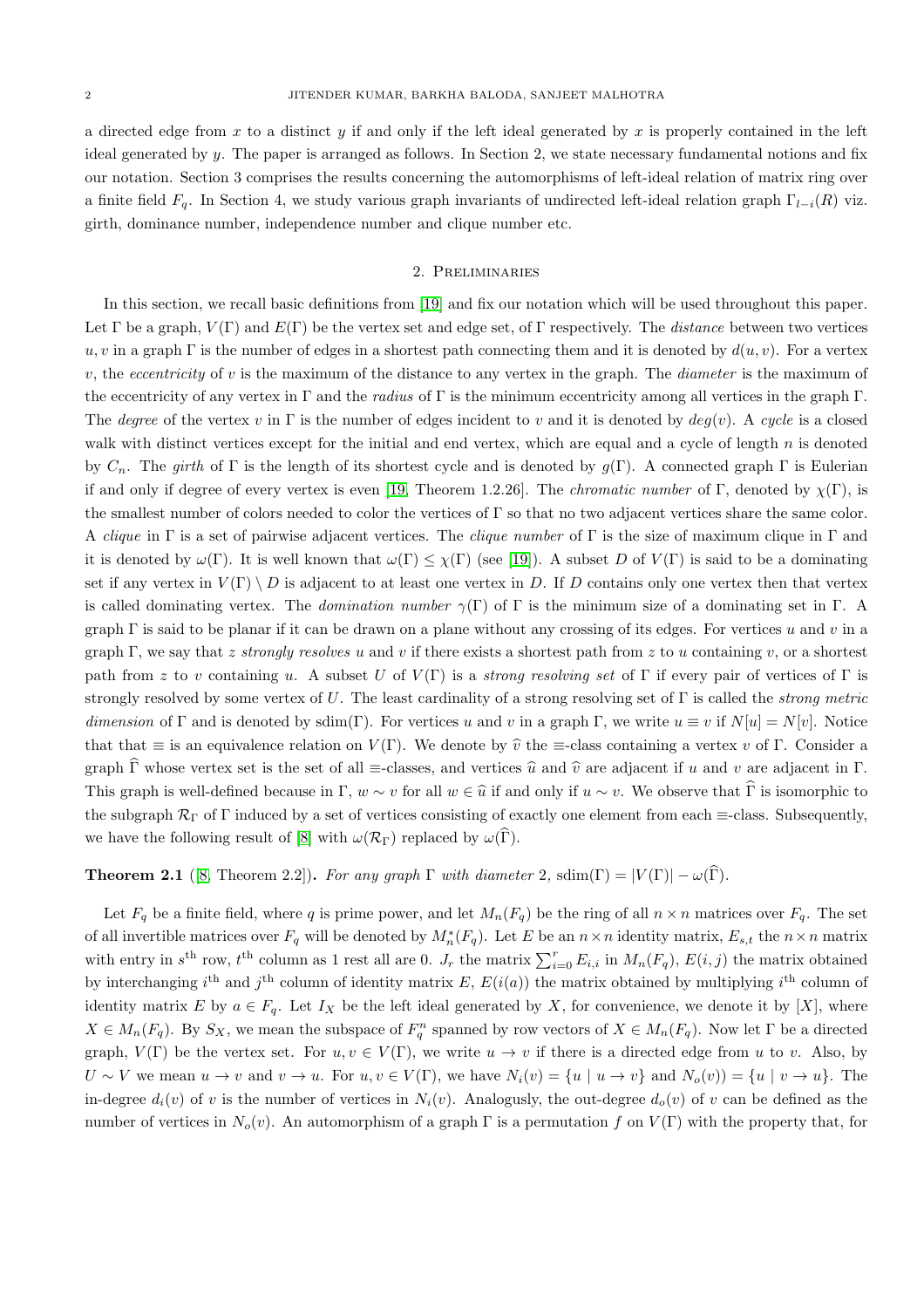any vertices u and v, we have  $uf \to vf$  if and only if  $u \to v$ . The set  $Aut(\Gamma)$  of all graph automorphisms of a graph Γ forms a group with respect to composition of mappings.

### 3. AUTOMORPHISMS OF THE LEFT-IDEAL RELATION GRAPH OF IDEALS OVER  $M_n(F_q)$

In this section, we obtain the automorphisms of the left-ideal relation graph of ideals over  $M_n(F_q)$ . Before characterizing all the automorphisms of  $\overrightarrow{\Gamma_{l-i}}(M_n(F_q))$ , we introduce two kinds of standard automorphisms for  $\overrightarrow{\Gamma_{l-i}}(M_n(F_q))$ .

<span id="page-2-2"></span>**Lemma 3.1.** For  $P \in M_n^*(F_q)$ , the map  $\varphi_P : M_n(F_q) \to M_n(F_q)$  defined by  $\varphi_P(X) = XP$  for each  $X \in M_n(F_q)$ , *is an automorphism of*  $\overrightarrow{\Gamma_{l-i}}(M_n(F_q))$ .

*Proof.* Suppose that  $X, Y \in M_n(F_q)$  be arbitrary vertices of  $\overrightarrow{\Gamma_{l-i}}(M_n(F_q))$  and let  $\varphi_P(X) = \varphi_P(Y)$ . Then  $XP = YP$ . Since  $P \in M_n^*(F_q)$  we get  $X = Y$ . Thus,  $\varphi_P$  is one-one. Also,  $\varphi_P$  is onto as  $M_n(F_q)$  is finite. Therefore,  $\varphi_P$  is bijective. For  $X \to Y$ , we have  $[X] \subset [Y]$ . Let  $Z \in [XP]$  so there exists at least one  $W \in M_n(F_q)$  such that  $Z = WXP$ . Thus,  $ZP^{-1} = WX$  so that  $ZP^{-1} \in [Y]$ . There exists  $V \in M_n(F_q)$  such that  $ZP^{-1} = VY$ . Consequently,  $Z = VYP$  so that  $Z \in [YP]$ . Therefore,  $[XP] \subseteq [YP]$ . Let  $L \in [Y]$  and  $L \notin [X]$  be arbitrary vertices of  $M_n(F_q)$ . Then  $L = UY$  for some  $U \in M_n(F_q)$ . Consequently,  $LP = UYP$  implies that  $LP \in [YP]$ . Now assume that  $LP \in [XP]$ . Then there exists  $N \in M_n(F_q)$  such that  $LP = NXP$ . It follows that  $L = NX$  and so  $L \in [X]$ , a contradiction. Thus,  $[XP] \subset [YP]$  and  $\varphi_P(X) \to \varphi_P(Y)$ . Thus,  $\varphi_P$  is an automorphism of  $\overrightarrow{\Gamma_{l-i}}(M_n(F_q))$ .

Define  $[X]P = \{AP | A \in [X]\}$  and for convenience we write as  $[X]P = I_XP$ . As a consequence,  $[\varphi_P(X)] = I_{XP}$ .

**Lemma 3.2.** For  $P \in M_n^*(F_q)$ , we have  $I_{XP} = I_X P$ .

*Proof.* Let  $A \in I_{XP}$  be an arbitrary element of  $M_n(F_q)$ . Then there exists  $C \in M_n(F_q)$  such that  $A = CXP$ . It follows that  $AP^{-1} \in I_X$ . Consequently,  $A \in I_X P$  implies that  $I_{XP} \subseteq I_X P$ . Now assume that  $B \in I_X P$ . Then there exists  $D \in M_n(F_q)$  such that  $B = DXP$ . Therefore,  $B \in I_{XP}$ . Thus,  $I_{XP} = I_XP$ .

The next two lemmas are useful in the sequel.

<span id="page-2-1"></span>**Lemma 3.3** ([\[15,](#page-10-20) Lemma 2.2]). Let I be any left ideal of  $M_n(F_q)$ . Then there exists  $X \in M_n(F_q)$  such that  $I = [X]$ .

<span id="page-2-3"></span>**Lemma 3.4** ([\[15,](#page-10-20) Lemma 2.2]). Let I be any left ideal of  $M_n(F_q)$ . Then there exists  $P \in M_n^*(F_q)$  such that  $I = I_{E_rP}$ , *where*  $0 \le r \le n$  *and*  $E_0 = 0$ *.* 

<span id="page-2-0"></span>**Lemma 3.5** ([\[21,](#page-10-17) Lemma 3.3]). Let  $X, Y \in M_n(F_q)$ . Then  $S_X = S_Y$  if and only if  $I_X = I_Y$ .

**Lemma 3.6.** *Let*  $X, Y \in M_n(F_q)$ *. Then*  $S_X \subset S_Y$  *if and only if*  $I_X \subset I_Y$ *.* 

*Proof.* First suppose that  $S_X \subset S_Y$  and let  $A \in M_n(F_q)$  be an arbitrary element. Then A  $\sqrt{ }$  $\overline{\phantom{a}}$  $X_1$  $X_2$ :  $X_n$  $\setminus$  $\overline{\phantom{a}}$ =  $\sqrt{ }$  $\overline{\phantom{a}}$  $X_1^{'}$ ′  $X_{2}^{'}$ 2 :  $X_{r}^{'}$ n  $\setminus$  $\begin{array}{c} \hline \end{array}$ , where

 $X_i \in F_q^n$ . It follows that  $X_i \in S_X$ . Since  $S_X \subset S_Y$  so that  $X_i \in S_Y$ . Therefore, there exists  $B \in M_n(F_q)$  such that  $BY =$  $\sqrt{ }$  $\overline{\phantom{a}}$  $X_1^{'}$ 1  $X_{2}^{'}$ 2 :  $X_{r}^{'}$  $\setminus$  $\begin{array}{c} \hline \end{array}$ . This implies  $BY = AX$ . Consequently,  $AX \in I_Y$  follows that  $I_X \subseteq I_Y$ . If  $I_X = I_Y$ , then by

n Lemma [3.5](#page-2-0)  $S_X = S_Y$ , a contradiction. Thus,  $I_X \subset I_Y$ . Conversely, suppose that  $I_X \subset I_Y$  and let  $a \in S_X$  such that  $a = \sum_{i=1}^{n} c_i X_i$  where  $X_i$  is the  $i^{th}$  row of matrix X and  $c_i \in F_q$ . It follows that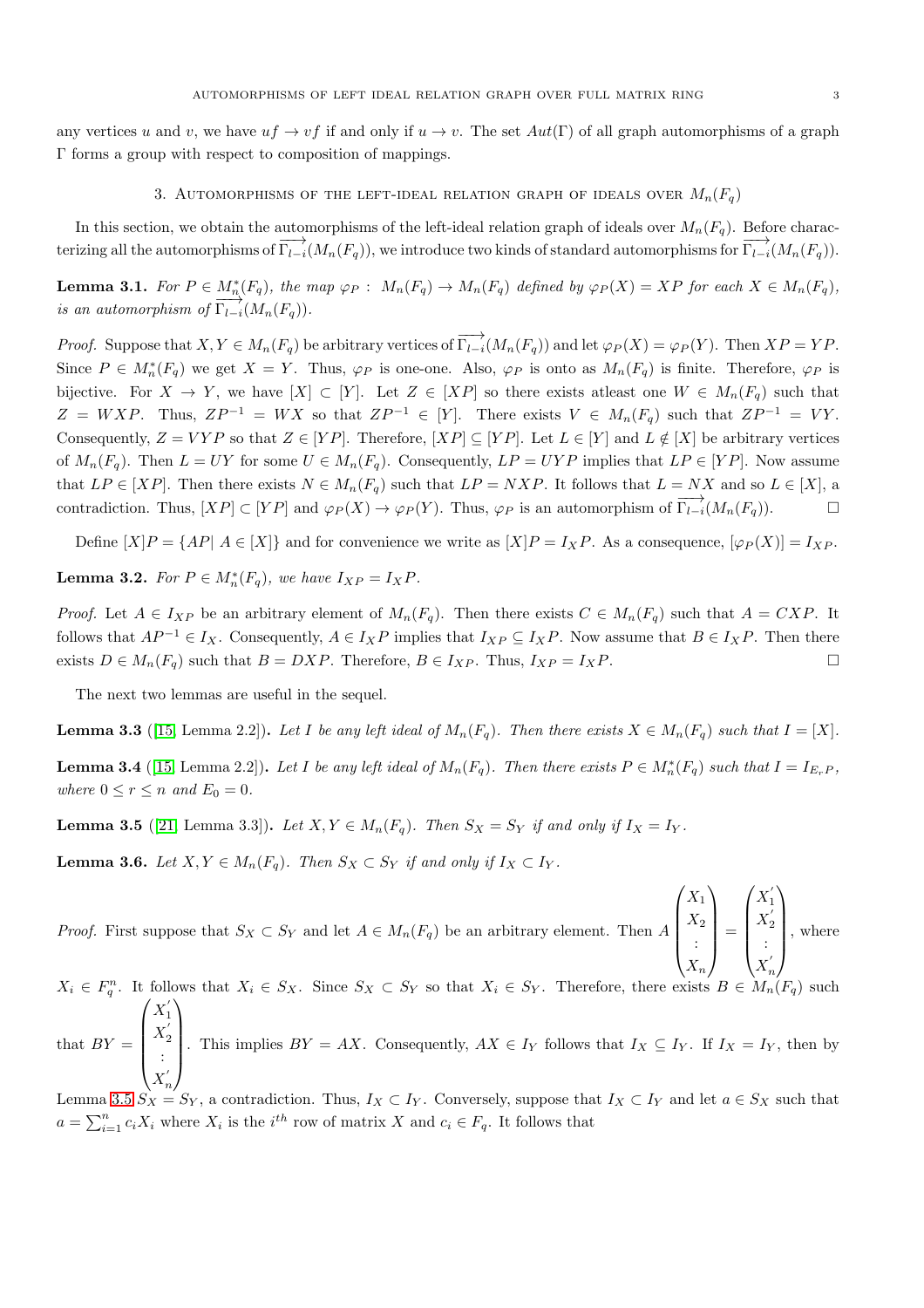$$
[c_1c_2....c_n]X = a
$$

Since  $I_X \subset I_Y$  so  $X \in I_Y$ . It implies that  $\begin{pmatrix} c \\ c \end{pmatrix}$ 0 !  $X =$  $\int_a$ 0 !  $\in I_Y$  and for  $d \in F_q^n$  we get  $\begin{pmatrix} d \\ 0 \end{pmatrix}$ 0  $\Delta$  $Y =$  $\int_a$ 0  $\setminus$ . Therefore,  $a \in S_Y$ . Thus,  $S_X \subseteq S_Y$ . If  $S_X = S_Y$  then by Lemma [3.5](#page-2-0)  $I_X = I_Y$ , again a contradiction. Hence,  $S_X \subseteq S_Y$ .

Let  $\Omega$  be the set of r linearly independent n – dimensional vectors belongs to  $F_q^n$  and let  $E_\Omega$  be the matrix such that it's first  $|\Omega|$  rows are from set  $\Omega$  and rest all rows are 0 vectors. Let us denote  $I_{\Omega}$  as the left ideal generated by  $E_{\Omega}$  and let I be a left ideal of  $M_n(F_q)$ . By Lemma [3.3,](#page-2-1) we have,  $I = I_X$  for some  $X \in M_n(F_q)$ . Let  $\Omega$  be the set of maximal linearly independent row vectors of X. Then  $S_X = S_{E_\Omega}$  so that  $I_X = I_{E_\Omega}$  and  $I = I_\Omega$ . From the above discussion, it is easy to observe the following lemma.

<span id="page-3-0"></span>**Lemma 3.7.** Let I be a left ideal of  $M_n(F_q)$ . Then there exists  $\Omega \subseteq F_q^n$  such that  $\Omega$  is a set of linearly independent *row vectors and*  $I = I_{\Omega}$ *.* 

Let  $E_{e_i}$  be the matrix such that its first row is  $e_i \in F_q^n$  and rest all rows are 0 for  $1 \leq i \leq n$ . Let  $X \in M_n(F_q)$ . Then by Lemma [3.7,](#page-3-0) there exists  $\Omega \subseteq F_q^n$  such that  $I_X = I_{\Omega}$ . From this we get that  $rank(X) = rank(E_{\Omega}) = |\Omega|$ . In the similar manner to  $E_{e_i}$ , define  $E_a$  to be the matrix with its first row as  $a \in F_q^n$  and rest all rows are 0. Clearly rank $(E_a) = 1$ . Let I be a left ideal of  $M_n(F_q)$ . Then I is a vector space as we can write  $aX = (aE) \cdot X \in I$ , where  $a \in F_q$  and  $X \in I$ . Thus, dimension of I is well defined and we claim that  $\dim(I) = n \cdot rank(I)$ , where  $rank(I) = rank(X)$  such that  $I_X = I$ . It follows that  $I = [E_r P]$ , where  $P \in M_n^*(F_q)$ . Therefore, by Lemma [3.3,](#page-2-1) we have  $rank(I) = rank(E_r P) = r$ . Notice that  $I_{E_r}$  is a vector space with bases as  $\{E_{i,j} \mid 1 \leq i \leq n \text{ and } 1 \leq j \leq r\}$ . Thus,  $\dim(I_{E_r}) = nr = n \cdot rank(I)$  and vector space  $I \cong I_{E_r}$  as  $I = \varphi_P(E_r)$ . By Lemma [3.1,](#page-2-2) we get that  $\varphi_P$  is bijective and one can verify that  $\varphi_P$  is a linear transformation. Thus,  $\dim(I) = \dim(I_{E_r}) = n \cdot rank(I)$ .

**Lemma 3.8.** Let  $X, Y \in M_n(F_q)$  such that  $rank(X) < rank(Y)$ . Then  $d_i(X) < d_i(Y)$  and  $d_o(X) > d_o(Y)$ . *Moreover*

- (i)  $d_i(X) = d_i(Y)$  *if and only if rank* $(X) = rank(Y)$
- (ii)  $d_o(X) = d_o(Y)$  *if and only if rank* $(X) = rank(Y)$ *.*

*Proof.* (i) If  $rank(X) = s$  and  $rank(Y) = t$ , then  $s < t$ . Assume that  $[X] = [E_s A]$  and  $[Y] = [E_t B]$ , where  $A, B \in M_n^*(F_q)$ . It follows that  $d_i(X) = d_i(E_s A)$  so that  $d_i(X) = d_i(E_s)$  because  $\varphi_A(E_s) = E_s A$ . Similarly, we have  $d_i(Y) = d_i(E_t)$ . Next, we need to prove that  $d_i(E_s) < d_i(E_t)$ . Now  $N_i(E_s) \subset N_i(E_t)$  as  $E_s \in N_i(E_t)$  but  $E_s \notin N_i(E_s)$ . Then  $d_i(E_s) < d_i(E_t)$  implies that  $d_i(X) < d_i(Y)$ . Further, assume that  $d_i(X) = d_i(Y)$ . From the above discussion, if we assume that  $rank(X) \neq rank(Y)$ , then  $d_i(X) \neq d_i(Y)$  which is a contradiction. Thus,  $rank(X) = rank(Y)$ . Now let  $rank(X) = rank(Y) = r$ . This implies that  $d_i(X) = d_i(E_r) = d_i(Y)$ . Thus the result holds.

(ii) The proof is similar to Part (i).

<span id="page-3-2"></span>**Corollary 3.9.** Let  $\Psi \in Aut(\overrightarrow{\Gamma_{l-i}}(M_n(F_q)))$  and  $X \in M_n(F_q)$ . Then  $rank(\Psi(X)) = rank(X)$ .

If  $n = 2$  then  $rank(X) = 0, 1, 2$ , where  $X \in M_2(F_n)$ . Note that  $rank(X) = 0$  if and only if  $[X] = [0]$ . Also,  $rank(X) = 2$  if and only if  $[X] = M_2(F_q)$ .

Let  $R_i = \{X \mid X \in M_2(F_q) \text{ and } rank(X) = i\}.$  Thus for  $X, Y \in M_2(F_q)$ , it is clear that  $X \to Y$  if and only if  $rank(X) < rank(Y)$ . The same has been stated in the following lemma.

<span id="page-3-1"></span>**Lemma 3.10.** *For*  $X, Y \in M_2(F_q)$ ,  $X \to Y$  *if and only if*  $rank(X) < rank(Y)$ *.* 

Define a mapping  $\rho$  from  $M_2(F_q)$  to itself such that it permute vertices in  $R_i$  for each  $i = 0, 1, 2$ . Observe that  $N_i(X) = N_i(Y)$  and  $N_o(X) = N_o(Y)$  for each  $X, Y \in R_i$ . Thus, we are in the shape to derive the following lemma.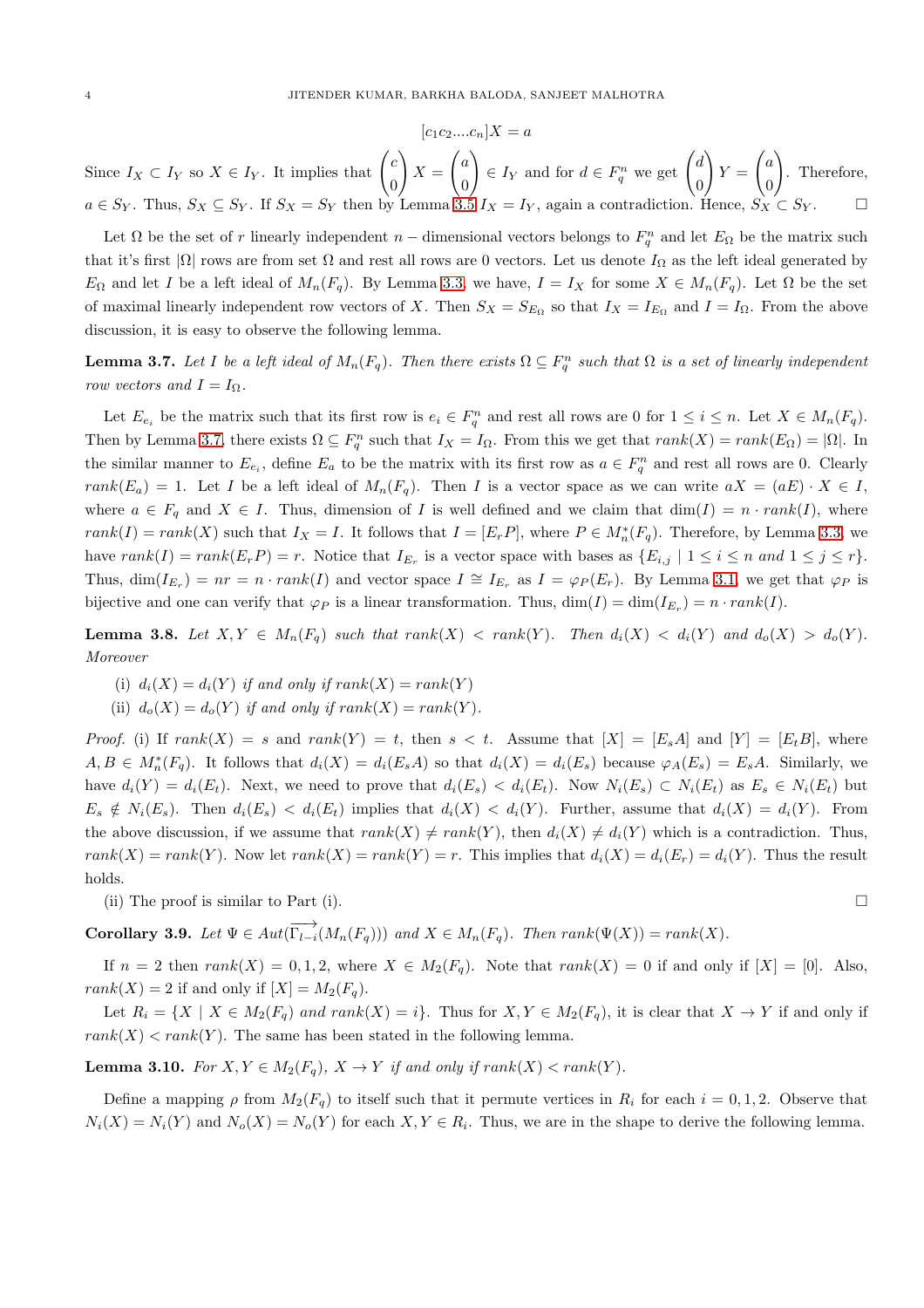<span id="page-4-4"></span>**Lemma 3.11.** Let  $\rho$  be a mapping as defined above. Then  $\rho \in Aut(\overrightarrow{\Gamma_{l-i}}(M_2(F_q)))$ .

*Proof.* Since  $\rho$  permute vertices in  $R_i$ , thus it is bijective. Let  $X \to Y$ , where  $X, Y \in M_2(F_q)$ . Then by Lemma [3.10,](#page-3-1) we have  $rank(X) < rank(Y)$  and  $rank(\rho(X)) = rank(X)$  and  $rank(\rho(Y)) = rank(Y)$  from Corollary [3.9.](#page-3-2) Therefore, by Lemma [3.10,](#page-3-1) we have  $rank(\rho(X)) < rank(\rho(Y))$  implies that  $\rho(X) \to \rho(Y)$ . Thus,  $\rho \in Aut(\overrightarrow{\Gamma_{l-i}}(M_2(F_q)))$ .  $\Box$ 

Hence, in what follows, we shall assume  $n \geq 3$ .

<span id="page-4-1"></span>Lemma 3.12. For  $\Psi \in Aut(\overrightarrow{\Gamma_{l-i}}(M_n(F_q))),$  there exists  $P \in M_n^*(F_q)$  such that  $[(\varphi_P \cdot \Psi)(E_{e_1})] = [E_{e_1}].$ 

*Proof.* We know that  $rank(E_{e_1}) = 1$  then  $rank(\Psi(E_{e_1})) = 1$ . Assume that  $\Psi(E_{e_1}) = X$  for some  $X \in M_n(F_q)$  such that  $[\Psi(E_{e_1})] = [E_a]$ , where  $0 \neq a \in F_q^n$ . Let  $a_k$  be the first non-zero element in row vector a. Define

$$
P = (E - \sum_{i \neq k} a_k^{-1} a_i E_{k,i}) E(k(a_k^{-1})) E(1,k).
$$

Note that  $P \in M_n^*(F_q)$ . Moreover,  $[\Psi(E_{e_1})]P = [E_a]P$  which implies that  $[\Psi(E_{e_1})P] = [E_aP]$ . Therefore,  $[(\varphi_P \cdot \varphi_P)]$  $\Psi)(E_{e_1}) = \begin{pmatrix} e_1 \\ 0 \end{pmatrix}$ 0 ! and hence  $[(\varphi_P \cdot \Psi)(E_{e_1})] = [E_{e_1}]$ ].

<span id="page-4-0"></span>**Lemma 3.13.** Let  $\Psi \in Aut(\overrightarrow{\Gamma_{l-i}}(M_n(F_q)))$  such that  $[E_{e_k}] = [\Psi(E_{e_k})]$ , where  $1 \leq k \leq i$ . Then  $[E_i] = [\Psi(E_i)]$ .

*Proof.* For  $i = 1$ , we have  $E_{e_1} = E_1$ , we are done. If  $i \geq 2$ , then  $[E_{e_k}] \subset [E_i]$ . It implies that  $E_{e_k} \to E_i$  and so  $\Psi(E_{e_k}) \to \Psi(E_i)$ . Thus,  $[\Psi(E_{e_k})] \subset [\Psi(E_i)]$  so that  $[E_{e_k}] \subset [\Psi(E_i)]$ . It follows that  $\sum_{k=1}^{i} [E_{e_k}] \subseteq [\Psi(E_i)]$ . Therefore,  $[E_i] \subseteq [\Psi(E_i)]$ . Since  $\dim([E_i]) = \dim([\Psi(E_i)]) = n \cdot i$  we get  $[E_i] = [\Psi(E_i)]$ .

<span id="page-4-2"></span>**Lemma 3.14.** Let  $\Psi \in Aut(\overrightarrow{\Gamma_{l-i}}(M_n(F_q)))$  such that  $[E_{e_k}] = [\Psi(E_{e_k})]$  and  $1 \leq k \leq i-1$ . Then there exists  $P \in M_n^*(F_q)$  such that  $[(\varphi_P \cdot \Psi)(E_{e_s})] = [E_{e_s}],$  where  $1 \leq s \leq i$ .

*Proof.* Let  $\Psi(E_{e_i}) = X$  for some  $X \in M_n(F_q)$  such that  $[\Psi(E_{e_i})] = [E_a]$ , where  $a \neq 0 \in F_q^n$ . Since  $[E_{e_i}]$  is not a proper subset of  $[E_{i-1}]$  then  $[\Psi(E_{e_i})]$  is not a proper subset of  $[\Psi(E_{i-1}].$  By Lemma [3.13,](#page-4-0) we have  $[E_{i-1}] = [\Psi(E_{i-1})]$ . It follows that  $[\Psi(E_{e_i})]$  is not a proper subset of  $[E_{i-1}]$ . Then there exists  $a_i (\neq 0) \in F_q$  such that  $i \leq l \leq n$ . Now define

$$
P = (E - \sum_{j \neq l} a_l^{-1} a_j E_{l,j}) E(l(a_l^{-1})) E(i, l).
$$

Note that  $P \in M_n^*(F_q)$ . Moreover,  $[\Psi(E_{e_i})]P = [E_a]P$  and  $[\Psi(E_{e_i})P] = [E_aP]$ . Therefore,  $[(\varphi_P \cdot \Psi)(E_{e_i})] = \begin{pmatrix} e_i & \cdots & \vdots \\ 0 & \cdots & \vdots \\ 0 & \cdots & \cdots & \vdots \\ 0 & \cdots & \cdots & \cdots \end{pmatrix}$  $\theta$  $\setminus$ so that  $[(\varphi_P \cdot \Psi)(E_{e_i})] = [E_{e_i}]$ . Now,  $[\Psi(E_{e_k})]P = [E_{e_k}]P$ , where  $1 \leq k \leq i$ , implies that  $[\Psi(E_{e_k})P] = [E_{e_k}P]$  and therefore,  $[(\varphi_P \cdot \Psi)(E_{e_k})] = [\varphi_P(E_{e_k})]$ . It is easy to observe that  $[\varphi_P(E_{e_k})] = [E_{e_k}]$ . Thus,  $[(\varphi_P \cdot \Psi)(E_{e_k})] = [E_{e_k}]$ , where  $1 \leq k \leq i-1$ . Hence,  $[(\varphi_P \cdot \Psi)(E_{e_s})] = [E_{e_s}]$ , where  $1 \leq s \leq i$ .

<span id="page-4-3"></span>**Corollary 3.15.** Let  $\Psi \in Aut(\overrightarrow{\Gamma_{l-i}}(M_n(F_q)))$ . Then there exists  $P \in M_n^*(F_q)$  such that  $[(\varphi_P \cdot \Psi)(E_{e_k})] = [E_k]$  and  $1 \leq k \leq n$ .

*Proof.* In view of Lemma [3.12,](#page-4-1) there exists  $P_1 \in M_n^*(F_q)$  such that  $[(\varphi_{P_1} \cdot \Psi)(E_{e_1})] = [E_{e_1}]$ . Then by Lemma [3.14,](#page-4-2) we get  $P_2 \in M_n^*(F_q)$  such that  $[(\varphi_{P_2} \cdot \varphi_{P_1} \cdot \Psi)(E_{e_k})] = [E_{e_k}]$ , where  $k = 1, 2$ . On the similar lines of proof of Lemma [3.14,](#page-4-2) there exists  $P_1, P_2, \cdots, P_n$  such that  $[(\varphi_{P_n} \cdots \varphi_{P_2} \cdot \varphi_{P_1} \cdot \Psi)(E_{e_k})] = [E_{e_k}]$  where  $k = 1, 2, \cdots, n$ . Assume that  $P = P_1 P_2 \cdots P_n$  and  $P \in M_n^*(F_q)$  and observe that  $\varphi_{Q_2} \cdot \varphi_{Q_1} = \varphi_{Q_1 Q_2}$ , where  $Q_1, Q_2 \in M_n^*(F_q)$ . This implies that  $\varphi_{P_n} \cdots \varphi_{P_2} \cdot \varphi_{P_1} = \varphi_{P_1 P_2 \cdots P_n}$ . Therefore,  $[(\varphi_P \cdot \Psi)(E_{e_k})] = [E_{e_k}]$ , where  $k = 1, 2, \cdots, n$ .

Let  $\Delta = \{e_1, e_2, \dots, e_n\}$  be the set of all unit vectors of  $F_q^n$ .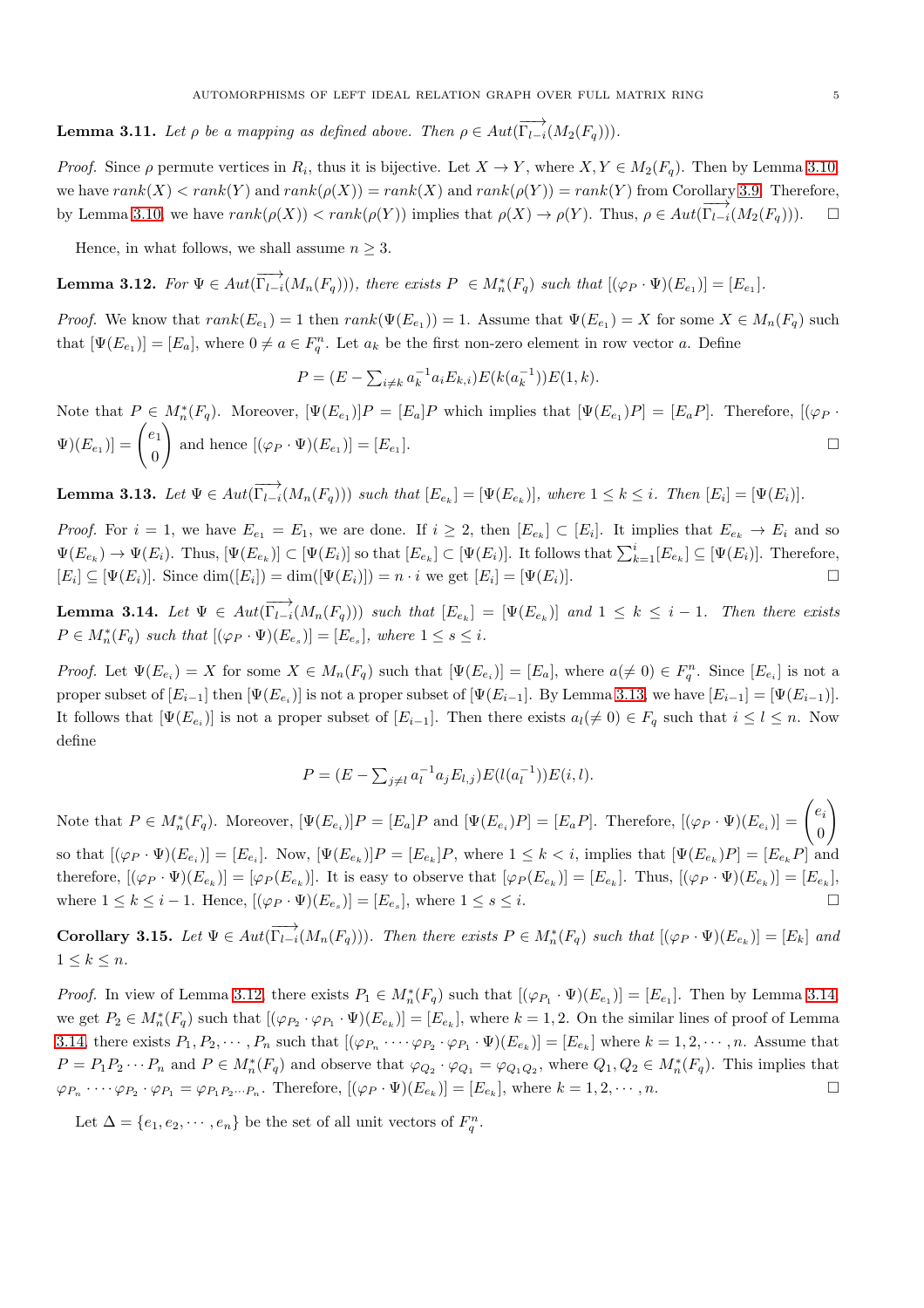<span id="page-5-0"></span>**Lemma 3.16.** Let  $\delta \subseteq \Delta$ . If  $\Psi \in Aut(\overrightarrow{\Gamma_{l-i}}(M_n(F_q)))$  such that  $[\Psi(E_{e_k})] = [E_{e_k}]$  and  $k = 1, 2, \dots, n$ , then  $[\Psi(E_{\delta})] = [E_{\delta}].$ 

*Proof.* If  $|\delta| = 1$  then  $E_{\delta} = E_{e_k}$ . Therefore, we assume that  $|\delta| \geq 2$ . Let  $e_k \in \delta$ . Then  $[E_{e_k}] \subset [E_{\delta}]$  implies that  $[\Psi(E_{e_k})] \subset [\Psi(E_{\delta})]$ . Consequently, we obtain  $[E_{e_k}] \subset [\Psi(E_{\delta})]$ . Let  $I(\delta) = \{i \mid e_i \in \delta\}$ . Then we have  $\sum_{k\in I(\delta)} [E_{e_k}] \subseteq [\Psi(E_{\delta})]$ . This implies that  $[E_{\delta}] \subseteq [\Psi(E_{\delta})]$ . Since  $\dim([E_{\delta}]) = \dim([\Psi(E_{\delta})]) = n \cdot |\delta|$  we get,  $[E_{\delta}] = [\Psi(E_{\delta})].$ 

For any  $X \in M_n(F_q)$  such that  $rank(X) = 1$  we have  $[X] = [E_q]$ , where  $a \in F_q^n$ . Note that such representation of [X] is not unique and there can be a  $b \in F_q^n$  such that  $[X] = [E_b]$ . But if we place a condition that a should be such that its first non-zero element be 1 then we get a unique  $a \in F_q^n$  such that  $[X] = [E_a]$ . In next few lemmas we will consider rank 1 matrices of  $M_n(F_q)$ .

<span id="page-5-1"></span>**Lemma 3.17.** Let  $\Psi \in Aut(\overrightarrow{\Gamma_{l-i}}(M_n(F_q)))$  such that  $[\Psi(E_{e_k})] = [E_{e_k}]$ , where  $k = 1, 2, \dots, n$ . If  $X \in M_n(F_q)$  such *that*  $rank(X) = 1$ ,  $[X] = [E_a]$  and  $[\Psi(X)] = [E_b]$ , where  $a = (a_1, a_2, \dots, a_n)$ ,  $b = (b_1, b_2, \dots, b_n) \in F_q^n$ , then  $a_l = 0$ *if and only if*  $b_l = 0$ *, where*  $1 \leq l \leq n$ *.* 

*Proof.* Let  $a_l = 0$ . For each  $Y \in [E_a]$ , we have  $l^{th}$  column of  $Y = 0$ . Let us denote  $\Delta \setminus \{e_l\}$  as  $\Delta_l$ . Then  $[E_a] \subset [E_{\Delta_l}]$ implies that  $[\Psi(X)] \subset [\Psi(E_{\Delta_i})]$ . Consequently,  $[E_b] \subset [\Psi(E_{\Delta_i})]$ . By Lemma [3.16,](#page-5-0) we obtain  $[E_{\Delta_i}] = [\Psi(E_{\Delta_i})]$ . Therefore,  $[E_b] \subset [E_{\Delta_l}]$  which implies that  $b_l = 0$ .

Further suppose that  $a_l \neq 0$ . Then  $[E_a] \not\subset [E_{\Delta_l}]$ . It follows that  $[\Psi(X)] \not\subset [\Psi(E_{\Delta_l})]$  and so  $[E_b] \not\subset [\Psi(E_{\Delta_l})]$ . By Lemma [3.16,](#page-5-0) we get  $[E_b] \not\subset [E_{\Delta_l}]$ . Now,  $b_l = 0$  gives  $[E_b] \subset [E_{\Delta_l}]$ , a contradiction. Thus,  $b_l \neq 0$ .

<span id="page-5-2"></span>**Lemma 3.18.** Let  $\Psi \in Aut(\overrightarrow{\Gamma_{l-i}}(M_n(F_q)))$  such that  $[\Psi(E_{e_k})] = [E_{e_k}]$  where  $k = 1, 2, \dots, n$ . Let  $a_i = (a_{i1}, a_{i2}, \dots, a_{in}) \in$  $F_q^n$  such that  $[X_i] = [E_{a_i}]$  where  $X_i \in M_n(F_q)$  and  $i = 1, 2$ . Let  $b_i = (b_{i1}, b_{i2}, \dots, b_{in}) \in F_q^n$  such that  $[\Psi(X_i)] = [E_{b_i}]$ . *Then*  $b_{1s}b_{2k} = b_{1k}b_{2s}$  *if and only if*  $a_{1s}a_{2k} = a_{1k}a_{2s}$ *, where*  $1 \leq s \leq k \leq n$ *.* 

*Proof.* Suppose that  $a_{1s}a_{2k} = a_{1k}a_{2s}$ . If  $a_{1s}a_{2k}a_{1k}a_{2s} = 0$  then, by Lemma [3.17,](#page-5-1)  $b_{1s}b_{2k}b_{1k}b_{2s} = 0$ . Therefore,  $a_{1s}a_{2k} = a_{1k}a_{2s}$  implies  $b_{1s}b_{2k} = b_{1k}b_{2s}$ . Thus, we assume  $a_{1s}a_{2k}a_{1k}a_{2s} \neq 0$ . By Lemma [3.17,](#page-5-1) we have  $b_{1s}b_{2k}b_{1k}b_{2s} \neq 0$ 0. Consider the sets

$$
\alpha = \{e_1, e_2, \cdots, a_{1s}e_s + a_{1k}e_k, \cdots, e_{k-1}, e_{k+1}, \cdots, e_n\}, \text{and}
$$
  

$$
\beta = \{e_1, e_2, \cdots, b_{1s}e_s + b_{1k}e_k, \cdots, e_{k-1}, e_{k+1}, \cdots, e_n\}
$$

Note that  $[E_{a_1}] \subset [E_{\alpha}]$ . It follows that  $[\Psi(X_1)] \subset [\Psi(E_{\alpha})]$  and so  $[E_{b_1}] \subset [E_{\alpha}]$ . And,  $[E_{\Delta \setminus \{e_s, e_k\}}] \subset [E_{\alpha}]$ so  $[E_{\Delta \setminus \{e_s,e_k\}}] \subset [\Psi(E_{\alpha})]$ . Consequently,  $[E_{\Delta \setminus \{e_s,e_k\}}] + [E_{b_1}] \subseteq [\Psi(E_{\alpha})]$ . Since  $\dim([E_{\Delta \setminus \{e_s,e_k\}}] + [E_{b_1}]) =$  $\dim([\Psi(E_{\alpha})]) = n(n-1)$ , we have  $[E_{\Delta \setminus \{e_s,e_k\}}] + [E_{b_1}] = [\Psi(E_{\alpha})]$ . It is easy to observe that  $[E_{\Delta \setminus \{e_s,e_k\}}] + [E_{b_1}] =$  $[E_{\beta}]$ . Thus,  $[E_{\beta}] = [\Psi(E_{\alpha})]$ .

If  $a_{1s}a_{2k} = a_{1k}a_{2s}$  then  $[E_{a_2}] \subset [E_{\alpha}]$ . It follows that  $[X_2] \subset [E_{\alpha}]$  which implies that  $[E_{b_2}] \subset [E_{\beta}]$ . Therefore,  $b_{1s}b_{2k} = b_{1k}b_{2s}.$ 

Now assume that  $a_{1s}a_{2k} \neq a_{1k}a_{2s}$ . It follows that  $[E_{a_2}] \not\subset [E_{\alpha}]$ . Consequently,  $[X_2] \not\subset [E_{\alpha}]$  gives  $[E_{b_2}] \not\subset [E_{\beta}]$ . If  $b_{1s}b_{2k} = b_{1k}b_{2s}$ , then we get  $[E_{b_2}] \subset [E_{\beta}]$  a contradiction. Thus,  $b_{1s}b_{2k} \neq b_{1k}b_{2s}$ .

**Lemma 3.19.** Let 
$$
\Psi \in Aut(\overrightarrow{\Gamma_{l-i}}(M_n(F_q)))
$$
. Then there exists  $P \in M_n^*(F_q)$  such that  $[(\varphi_P \cdot \Psi)(E_1)] = [E_1]$  where  $[E_1] = \begin{pmatrix} 1 \\ 0 \end{pmatrix}$  and  $1 = (1, 1, \dots, 1) \in F_q^n$  i.e. all-one vector. Also,  $[(\varphi_P \cdot \Psi)(E_{e_k})] = [E_{e_k}]$ , where  $1 \le k \le n$ .

*Proof.* In view of Corollary [3.15,](#page-4-3) there exists a matrix  $P_1 \in M_n^*(F_q)$  such that  $[(\varphi_{P_1} \cdot \Psi)(E_{e_k})] = [E_{e_k}]$ , where  $1 \leq k \leq n$ . Let  $[(\varphi_{P_1} \cdot \Psi)(E_1)] = [E_a]$ , where  $a \in F_q^n$ . Then by Lemma [3.17,](#page-5-1)  $a_l \neq 0$  for each  $1 \leq l \leq n$ . Now,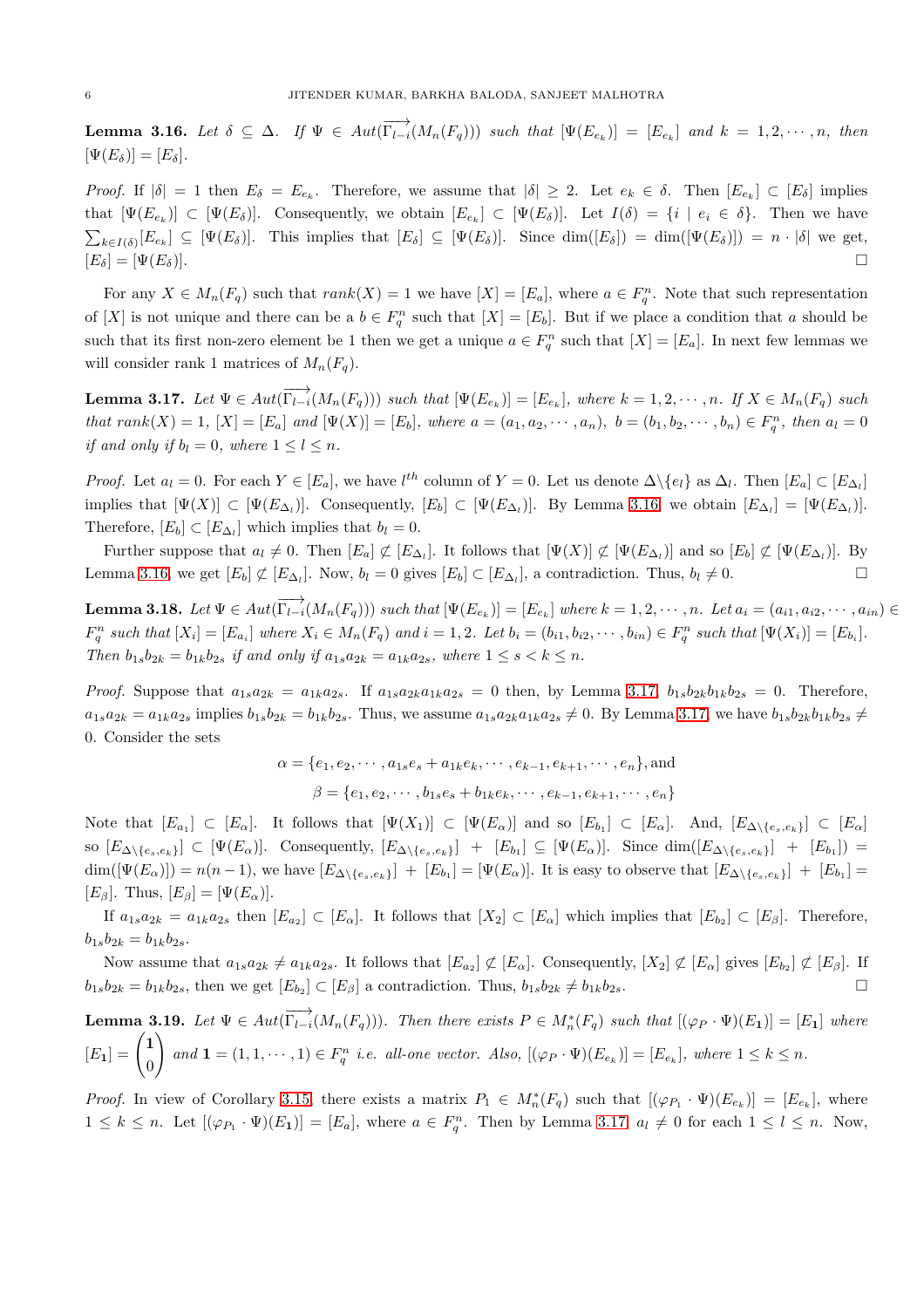define  $P_2 \in M_n^*(F_q)$  such that  $P_2 = diag(a_1^{-1}, a_2^{-1}, \cdots, a_n^{-1})$ . We obtain  $[(\varphi_{P_1} \cdot \Psi)(E_1)]P_2 = [E_a]P_2$ . It follows that  $[(\varphi_{P_1} \cdot \Psi)(E_1)P_2] = [E_a P_2]$ . It implies that  $[(\varphi_{P_2} \cdot \varphi_{P_1} \cdot \Psi)(E_1)] = [E_1]$  so that  $[(\varphi_{P_1 P_2} \cdot \Psi)(E_1)] = [E_1]$ . Let  $P = P_1 P_2 \in M_n^*(F_q)$ . Then  $[(\varphi_P \cdot \Psi)(E_1)] = [E_1]$ . And,  $[(\varphi_{P_1 P_2} \cdot \Psi)(E_{e_k})] = [\varphi_{P_2}(E_{e_k})] = [E_{e_k}]$ . Consequently,  $[(\varphi_P \cdot \Psi)(E_{e_k})] = [E_{e_k}],$  where  $1 \leq k \leq n$ . Thus,  $\varphi_P \cdot \Psi$  is the required automorphism.

<span id="page-6-0"></span>Lemma 3.20. Let  $\Psi \in Aut(\overrightarrow{\Gamma_{l-i}}(M_n(F_q)))$  such that  $[\Psi(E_{e_k})] = [E_{e_k}]$ , where  $1 \leq k \leq n$  and  $[\Psi(E_1)] = [E_1]$ .  $Suppose X \in M_n(F_q) \text{ such that } [X] = [E_a] \text{ and } [\Psi(X)] = [E_b] \text{, where } a, b \in F_q^n \text{. Then } a_s = a_k \text{ if and only if } b_s = b_k$ *and*  $1 \leq s < k \leq n$ *.* 

*Proof.* Let  $a_s = a_k$ . Then  $[\Psi(E_1)] = [E_1]$ . It follows that  $a_s \cdot 1 = 1 \cdot a_k$  and so  $b_s \cdot 1 = 1 \cdot b_k$ . By Lemma [3.18,](#page-5-2) we have  $b_s = b_k$ . If  $b_s = b_k$ , then  $b_s \cdot 1 = 1 \cdot b_k$  gives  $a_s \cdot 1 = 1 \cdot a_k$ . By Lemma [3.18,](#page-5-2) we get  $a_s = a_k$ .

Let  $\Psi \in Aut(\overrightarrow{\Gamma_{l-i}}(M_n(F_q)))$  such that  $[\Psi(E_{e_k})] = [E_{e_k}]$ , where  $1 \leq k \leq n$  and  $[\Psi(E_1)] = [E_1]$ . Let  $X \in M_n(F_q)$ such that  $[X] = [E_{\alpha}]$  where  $\alpha = (e_1 + ae_2)$  and  $a \in F_q$ . Further assume that  $[\Psi(X)] = [E_{\beta}]$  where  $\beta = e_1 + a'e_2$ and  $a' \in F_q$ . Note that a' depends upon a. Hence, we can define a mapping  $\Upsilon$  on  $F_q$  such that  $\Upsilon(a) = a'$ . Thus,  $\Upsilon$ is one-one because if  $\Upsilon(u) = \Upsilon(v)$ , where  $u, v \in F_q$ , then by Lemma [3.18,](#page-5-2) we get  $u = v$ . As  $\Upsilon$  is a one-one mapping over finite field  $F_q$ . It follows that  $\Upsilon$  is onto. Thus,  $\Upsilon$  is bijective over  $F_q$ . Moreover, by Lemma [3.17](#page-5-1) and Lemma [3.18](#page-5-2) we get,  $\Upsilon(0) = 0$  and  $\Upsilon(1) = 1$ .

<span id="page-6-1"></span> $\textbf{Lemma 3.21.} \ \textit{Let} \ \Psi \in Aut(\overrightarrow{\Gamma_{l-i}}(M_n(F_q))) \ \textit{such that} \ [\Psi(E_{e_k})] = [E_{e_k}], \ \textit{where} \ 1 \leq k \leq n \ \textit{and} \ [\Psi(E_1)] = [E_1]. \ \textit{Let} \ \Upsilon$ *be as defined above. Then the following holds:*

- (i) If  $[X] = [E_{\{e_1 + ae_k\}}]$ *, where*  $X \in M_n(F_q)$ *, then*  $[\Psi(X)] = [E_{\{e_1 + \Upsilon(a)e_k\}}]$  *for each*  $2 \le k \le n$  *and*  $a \in F_q$ *.*
- (ii)  $If [X] = [E_{\{e_1 + a_2e_2 + \cdots + a_ne_n\}}], where X \in M_n(F_q), then \, [\Psi(X)] = [E_{\{e_1 + \Upsilon(a_2)e_2 + \cdots + \Upsilon(a_n)e_n\}}], where \, a_i \in F_q$ *and*  $2 \leq i \leq n$ *.*
- (iii)  $If [X] = [E_{\{e_i+a_{i+1}e_{i+1}+\cdots+a_ne_n\}}]$ *, where*  $X \in M_n(F_q)$ *, then*  $[\Psi(X)] = [E_{\{e_i+\Upsilon(a_{i+1})e_{i+1}+\cdots+\Upsilon(a_n)e_n\}}]$ *, when*  $a_j \in F_q$  and  $i < j \leq n$ .
- *Proof.* (i) For  $k = 2$ , there is nothing to prove. We need to prove for  $k \geq 3$ . Let  $Y \in M_n(F_q)$  such that  $[Y] = [E_{\{e_1 + ae_2 + ae_k\}}]$  and  $[\Psi(Y)] = [E_{\{e_1 + a'e_2 + a''e_k\}}]$ . By Lemma [3.20,](#page-6-0) we get  $a' = a''$  so  $[\Psi(Y)] =$  $[E_{\{e_1+a'e_2+a'e_k\}}]$ . Let  $[Z]=[E_{\{e_1+ae_2\}}]$ . Then  $[\Psi(Z)]=[E_{\{e_1+\Upsilon(a)e_2\}}]$ . By Lemma [3.18,](#page-5-2) and using [Y] and [Z], we get  $a' = \Upsilon(a)$ . Thus,  $[\Psi(Y)] = [E_{\{e_1 + \Upsilon(a)e_2 + \Upsilon(a)e_k\}}]$ . Let  $[\Psi(X)] = [E_{\{e_1 + de_k\}}]$ . By Lemma [3.18](#page-5-2) and using [X] and [Y], we get  $d = \Upsilon(a)$ .
	- (ii) Suppose that  $[\Psi(X)] = [E_{\{e_1 + c_2 e_2 + \cdots + c_n e_n\}}]$ . Let  $Y_k \in M_n(F_q)$  such that  $[Y_k] = [E_{\{e_1 + a_k e_k\}}]$ . It follows that  $[\Psi(Y_k)] = [E_{\{e_1 + \Upsilon(a_k)e_k\}}]$ . By Lemma [3.18](#page-5-2) and by using  $[Y_k]$  and  $[X]$ , we get  $c_k = \Upsilon(a_k)$  for each  $2 \le k \le n$ .
	- (iii) Let  $Y \in M_n(F_q)$  such that  $[Y] = [E_{\{e_1 + a_2e_2 + \cdots + a_ne_n\}}]$ . Then  $[\Psi(Y)] = [E_{\{e_1 + \Upsilon(a_2)e_2 + \cdots + \Upsilon(a_n)e_n\}}]$ . Suppose that  $Z \in M_n(F_q)$  such that  $[Z] = [E_{\{e_1+e_i+e_{i+1}+\cdots+e_ne_n\}}]$ . It follows that  $[\Psi(Z)] = [E_{\{e_1+e_i+1+\cdots+1\}}(a_{i+1})e_{i+1}+\cdots+1(a_n)e_n].$ Let  $[\Psi(X)] = [E_{\{e_i+d_{i+1}e_{i+1}+\cdots+d_ne_n\}}]$ . By Lemma [3.18](#page-5-2) and by using [X] and [Z], we have  $d_j = \Upsilon(a_j)$ , where  $i < j \leq n$ .

$$
\Box
$$

 $\textbf{Lemma 3.22.} \ \textit{Let} \ \Psi \in Aut(\overrightarrow{\Gamma_{l-i}}(M_n(F_q))) \ \textit{such that} \ [\Psi(E_{e_k})] = [E_{e_k}] \ \textit{where} \ 1 \leq k \leq n \ \textit{and} \ [\Psi(E_1)] = [E_1] \ \textit{Let} \ \Upsilon$ *be a map as defined above. Then*  $\Upsilon$  *is field automorphism of*  $F_q$ *.* 

*Proof.* Since  $\Upsilon$  is bijective in  $F_q$  so need to prove that

$$
\Upsilon(a + b) = \Upsilon(a) + \Upsilon(b)
$$
 and,  $\Upsilon(a \cdot b) = \Upsilon(a) \cdot \Upsilon(b)$  where  $a, b \in F_q$ .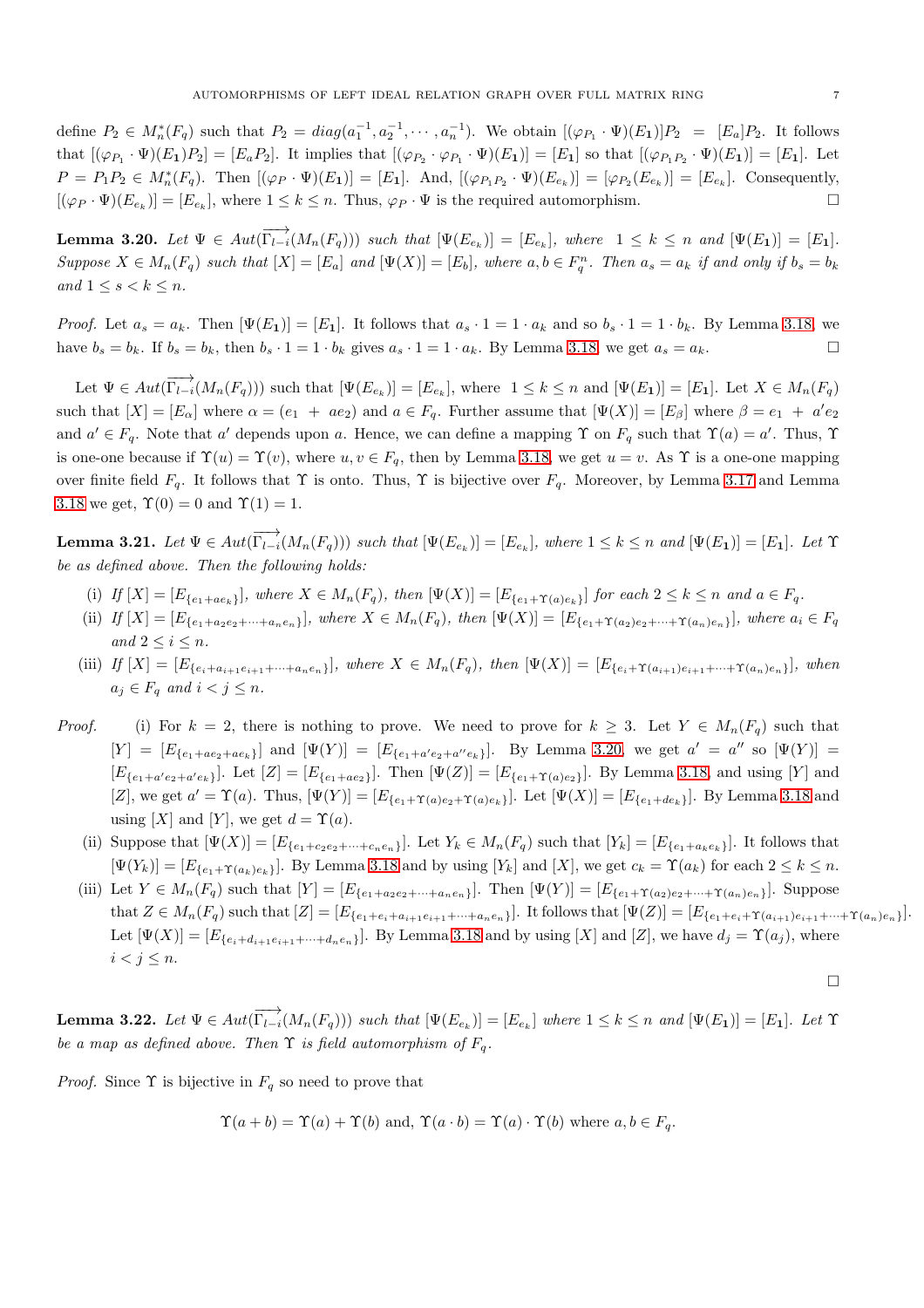If  $a \cdot b = 0$  then either  $a = 0$  or  $b = 0$ . It follows that either  $\Upsilon(a) = 0$  or  $\Upsilon(b) = 0$ . Therefore,  $\Upsilon(a) \cdot \Upsilon(b) = 0 = \Upsilon(a \cdot b)$ . Hence, we assume that  $a \cdot b \neq 0$  which implies that  $\Upsilon(a) \cdot \Upsilon(b) \neq 0$ . First we claim that  $\Upsilon(a^{-1}) = \Upsilon(a)^{-1}$ . Let  $X_1, X_2 \in M_n(F_q)$  such that  $[X_1] = [E_{\{e_1 + ae_2+e_3\}}]$  and  $[X_2] = [E_{\{e_2+a^{-1}e_3\}}]$ . Then  $[\Psi(X_1)] = [E_{\{e_1+a'(a)e_2+e_3\}}]$  and  $[\Psi(X_2)] = [E_{\{e_2 + \Upsilon(a^{-1})e_3\}}]$ . Therefore, by Lemma [3.18](#page-5-2) and by using [X<sub>1</sub>] and [X<sub>2</sub>], we have  $\Upsilon(a) \cdot \Upsilon(a^{-1}) = 1$ . It follows that  $\Upsilon(a^{-1}) = \Upsilon(a)^{-1}$ . Now suppose that  $X_3, X_4 \in M_n(F_q)$  such that  $[X_3] = [E_{\{e_1+abe_2+e_3\}}]$  and  $[X_4] = [E_{\{e_1 + be_2 + a^{-1}e_3\}}]$ . It follows that  $[\Psi(X_3)] = [E_{\{e_1 + \Upsilon(ab)e_2 + e_3\}}]$  and  $[\Psi(X_4)] = [E_{\{e_1 + \Upsilon(b)e_2 + \Upsilon(a^{-1})e_3\}}]$ . In view of Lemma [3.18](#page-5-2) and by using  $[X_3]$  and  $[X_4]$ , we get  $\Upsilon(ab) \cdot \Upsilon(a^{-1}) = \Upsilon(b)$ . Consequently,  $\Upsilon(ab) = \Upsilon(a) \cdot \Upsilon(b)$ .

Let  $Y_1, Y_2 \in M_n(F_q)$  such that  $[Y_1] = [E_{\{e_1 + ae_3\}}]$  and  $[Y_2] = [E_{\{e_2 + be_3\}}]$ . Then  $[\Psi(Y_1)] = [E_{\{e_1 + \Upsilon(a)e_3\}}]$  and  $[\Psi(Y_2)] = [E_{\{e_2 + \Upsilon(b)e_3\}}]$ . Now,  $[Y_1] \subset [E_{\{e_1 + ae_3, e_2 + be_3\}}]$  and  $[Y_2] \subset [E_{\{e_1 + ae_3, e_2 + be_3\}}]$  implies that  $[E_{\{e_1 + \Upsilon(a)e_3\}}] \subset$  $[\Psi(E_{\{e_1+ae_3,e_2+be_3\}})]$  and  $[E_{\{e_2+\Upsilon(b)e_3\}}] \subset [\Psi(E_{\{e_1+ae_3,e_2+be_3\}})]$ . It follows that  $[E_{\{e_1+\Upsilon(a)e_3\}}] + [E_{\{e_2+\Upsilon(b)e_3\}}] \subseteq$  $[\Psi(E_{\{e_1+ae_3,e_2+be_3\}})].$  Since  $\dim([E_{\{e_1+\Upsilon(a)e_3\}}]+[E_{\{e_2+\Upsilon(b)e_3\}}]) = \dim([\Psi(E_{\{e_1+ae_3,e_2+be_3\}})]) = 2n$  so  $[E_{\{e_1+\Upsilon(a)e_3\}}]+$  $[E_{\{e_2+\Upsilon(b)e_3\}}] = [\Psi(E_{\{e_1+ae_3,e_2+be_3\}})].$  Assume that  $Y_3 \in M_n(F_q)$  such that  $[Y_3] = [E_{\{e_1+e_2+(a+b)e_3\}}]$ . Then  $[Y_3] \subset$  $[E_{\{e_1+ae_3,e_2+be_3\}}]$  implies that  $[\Psi(Y_3)] \subset [\Psi(E_{\{e_1+ae_3,e_2+be_3\}})]$ . It follows that  $[E_{\{e_1+e_2+\Upsilon(a+b)e_3\}}] \subset [\Psi(E_{\{e_1+ae_3,e_2+be_3\}})]$ so that  $[E_{\{e_1+e_2+\Upsilon(a+b)e_3\}}] \subset [E_{\{e_1+\Upsilon(a)e_3\}}] + [E_{\{e_2+\Upsilon(b)e_3\}}]$ . Consequently,  $\Upsilon(a+b) = \Upsilon(a) + \Upsilon(b)$ . Thus,  $\Upsilon$  is field automorphism of  $F_q$ .

Now, we extend  $\Upsilon$  to  $M_n(F_q)$  such that  $\Upsilon(X) = [\Upsilon(x_{ij})]_{n \times n}$  for any  $X = [x_{ij}]_{n \times n} \in M_n(F_q)$ . Then define a mapping on vertex set of  $\Gamma_{l-i}(M_n(F_q))$  and denote it by  $\Upsilon$  only. From now onwards, whether we are referring to mapping on  $F_q$  or mapping on  $M_n(F_q)$  by  $\Upsilon$ , will be determined by the context.

**Lemma 3.23.** *The map*  $\Upsilon$  *(as defined above) is an automorphism of*  $\overrightarrow{\Gamma_{l-i}}(M_n(F_q)).$ 

*Proof.* Let  $X, Y \in M_n(F_q)$  such that  $\Upsilon(X) = \Upsilon(Y)$ . Then  $[\Upsilon(x_{ij})]_{n \times n} = [\Upsilon(y_{ij})]_{n \times n}$ , where  $X = [x_{ij}]_{n \times n}$  and  $Y = [y_{ij}]_{n \times n}$ . Since  $\Upsilon$  is bijective over  $F_q$ , we have  $[x_{ij}]_{n \times n} = [y_{ij}]_{n \times n}$ . Therefore,  $X = Y$ . Thus,  $\Upsilon$  is one-one over  $M_n(F_q)$  and because  $M_n(F_q)$  is finite so  $\Upsilon$  is bijective over  $M_n(F_q)$ .

Let  $X \to Y$ . Then  $[X] \subset [Y]$ . Further assume that  $A \in [\Upsilon(X)]$ . It follows that  $A = C\Upsilon(X)$ , where  $C \in$  $M_n(F_q)$ . Let  $U, V$  be arbitrary element of  $M_n(F_q)$ . Then  $\Upsilon(U \cdot V) = [w_{ij}]_{n \times n} = [\Upsilon(\sum_{k=1}^n u_{ik} \cdot v_{kj})]_{n \times n}$ , where  $U \cdot V = W \in M_n(F_q)$ . Since  $\Upsilon$  is field automorphism of  $F_q$  we get  $\Upsilon(U \cdot V) = \left[\sum_{k=1}^n \Upsilon(u_{ik}) \cdot \Upsilon(v_{kj})\right]$  and  $[\sum_{k=1}^{n} \Upsilon(u_{ik}) \cdot \Upsilon(v_{kj})] = \Upsilon(U) \cdot \Upsilon(V)$ . Therefore,  $\Upsilon(U \cdot V) = \Upsilon(U) \cdot \Upsilon(V)$ .

Thus,  $A = C\Upsilon(X) = \Upsilon(\Upsilon^{-1}(C) \cdot X)$  so that  $\Upsilon^{-1}(A) = \Upsilon^{-1}(C) \cdot X$ . It follows that  $\Upsilon^{-1}(A) \in [X] \subset [Y]$ . Therefore, there exists  $D \in M_n(F_q)$  such that  $\Upsilon^{-1}(A) = DY$  implies that  $A = \Upsilon(D) \cdot \Upsilon(Y)$ . Consequently,  $A \in [\Upsilon(Y)]$  and so  $[\Upsilon(X)] \subseteq [\Upsilon(Y)]$ . Now, there exists  $Z \in [Y]$  such that  $Z \notin [X]$ . Let  $B \in M_n(F_q)$  such that  $Z = BY$ . Then  $\Upsilon(Z) = \Upsilon(B) \cdot \Upsilon(Y)$ . It implies that  $\Upsilon(Z) \in [\Upsilon(Y)]$ . If  $\Upsilon(Z) \in [\Upsilon(X)]$ , then there exists  $L \in M_n(F_q)$  such that  $\Upsilon(Z) = L \cdot \Upsilon(X)$  and this gives  $Z = \Upsilon^{-1}(L) \cdot X$  as  $\Upsilon$  is bijective over  $M_n(F_q)$ . Therefore,  $Z \in [X]$ , a contradiction. Thus,  $\Upsilon(Z) \in [\Upsilon(Y)]$  but  $\Upsilon(Z) \notin [\Upsilon(X)]$ . It follows that  $[\Upsilon(X)] \subset [\Upsilon(Y)]$  and so  $\Upsilon(X) \to \Upsilon(Y)$ . Thus,  $\Upsilon$  is automorphism of  $\Gamma_{l-1}(M_n(F_q)).$ 

<span id="page-7-0"></span>**Lemma 3.24.** *If*  $[X] = [Y]$  *then*  $[\Upsilon(X)] = [\Upsilon(Y)]$ *, where*  $X, Y \in M_n(F_q)$ *.* 

*Proof.* Let  $A \in [\Upsilon(X)]$ . Then there exists  $W \in M_n(F_q)$  such that  $A = W \cdot \Upsilon(X)$ . It follows that  $\Upsilon^{-1}(A) =$  $\Upsilon^{-1}(W) \cdot X$  and so  $\Upsilon^{-1}(A) \in [X] = [Y]$ . Then there exists  $C \in M_n(F_q)$  such that  $\Upsilon^{-1}(A) = C \cdot Y$ . Therefore,  $A = \Upsilon(C) \cdot \Upsilon(Y)$  implies  $A \in [\Upsilon(Y)]$ . Thus,  $[\Upsilon(X)] \subseteq [\Upsilon(Y)]$ . Similarly, we can prove that  $[\Upsilon(Y)] \subseteq [\Upsilon(X)]$ . Hence,  $[\Upsilon(X)] = [\Upsilon(Y)].$ 

<span id="page-7-1"></span>**Lemma 3.25.** Let  $\Psi \in Aut(\overrightarrow{\Gamma_{l-i}}(M_n(F_q)))$  such that  $[\Psi(E_{e_k})] = [E_{e_k}]$ , where  $1 \leq k \leq n$  and  $[\Psi(E_1)] = [E_1]$  and *let*  $\Upsilon$  *be a map as defined above. Then for some*  $\Upsilon$ *, we have*  $[(\Upsilon^{-1} \cdot \Psi)(X)] = [X]$  *and*  $X \in M_n(F_q)$ *.*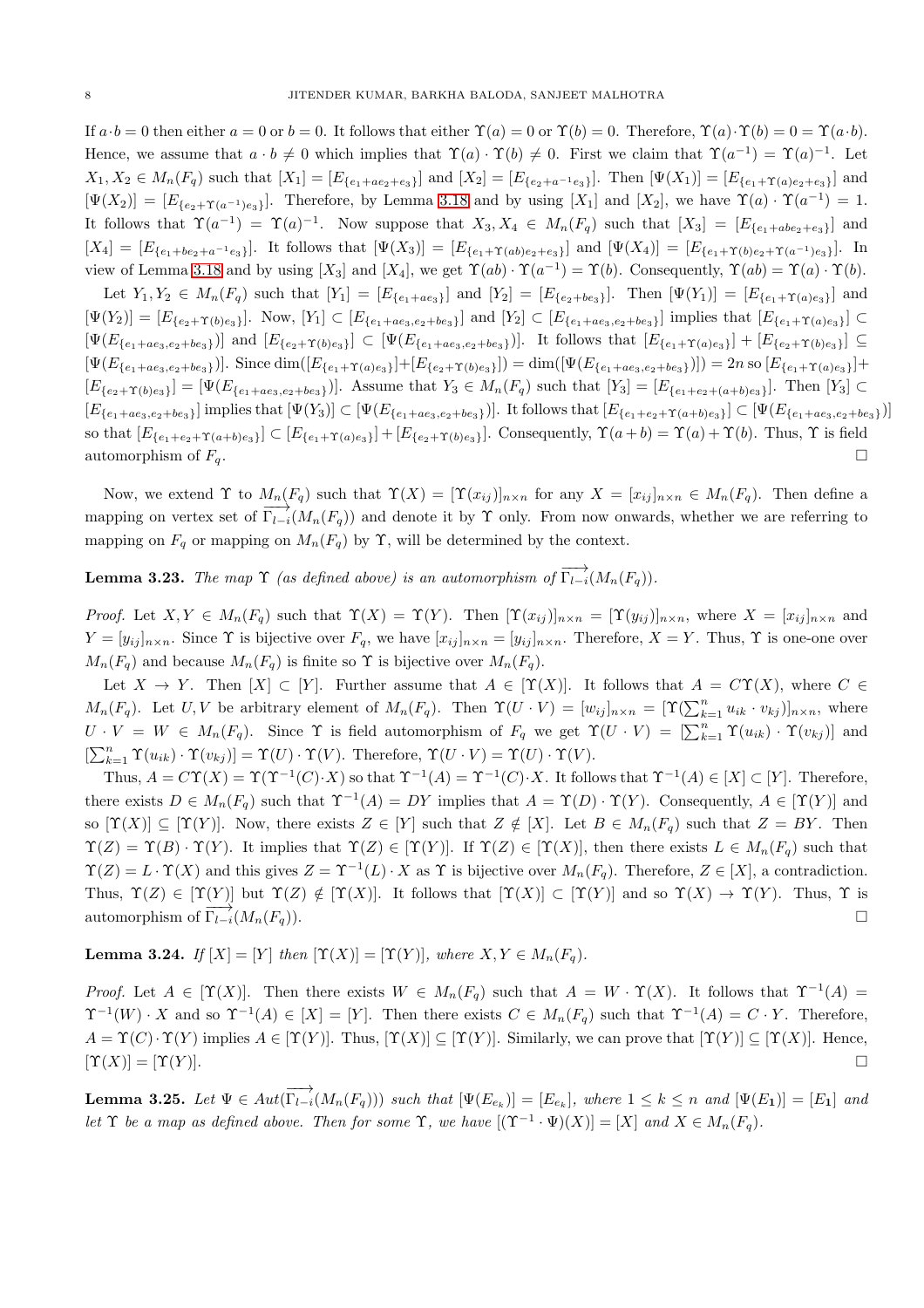*Proof.* In view of Corollary [3.9,](#page-3-2) if  $X = 0$  then  $\Upsilon^{-1} \cdot \Psi(X) = X$ . It follows that  $[(\Upsilon^{-1} \cdot \Psi)(X)] = [X]$ . Now, assume that  $rank(X) = 1$ . Then  $[X] = [E_a]$  for some  $0 \neq a \in F_q^n$ , where  $a = (e_i + a_{i+1}e_{i+1} + \cdots + a_ne_n)$ and  $1 \leq i \leq n$ . By Lemma [3.21,](#page-6-1) we obtain  $[\Psi(X)] = [E_{\{e_i+\Upsilon(a_{i+1})e_{i+1}+\cdots+\Upsilon(a_n)e_n\}}]$ . By Lemma [3.24,](#page-7-0) we have  $[(\Upsilon^{-1}\cdot\Psi)(X)] = [\Upsilon^{-1}(E_{\{e_i+\Upsilon(a_{i+1})e_{i+1}+\cdots+\Upsilon(a_n)e_n\}})].$  It follows that  $[(\Upsilon^{-1}\cdot\Psi)(X)] = [E_{\{e_i+a_{i+1}e_{i+1}+\cdots+a_ne_n\}}].$ Therefore,  $[(\Upsilon^{-1} \cdot \Psi)(X)] = [X].$ 

Let  $rank(X) \geq 2$ . Then by Lemma [3.4,](#page-2-3) there exists  $P \in M_n^*(F_q)$  such that  $[X] = [E_r P]$ , where  $rank(X) = r$ . Since  $[E_{e_i}P] \subset [E_rP]$ , where  $1 \leq i \leq r$ , we get  $[(\Upsilon^{-1} \cdot \Psi)(E_{e_i}P)] \subset [(\Upsilon^{-1} \cdot \Psi)(X)]$ . As  $rank(E_{e_i}P) = 1$  implies that  $[E_{e_i}P] \subset [(\Upsilon^{-1} \cdot \Psi)(X)]$ . It follows that  $\sum_{i=1}^r [E_{e_i}P] \subseteq [(\Upsilon^{-1} \cdot \Psi)(X)]$  and so  $[E_rP] \subseteq [(\Upsilon^{-1} \cdot \Psi)(X)]$ . Since,  $\dim([E_r P]) = \dim([(\Upsilon^{-1} \cdot \Psi)(X)]) = nr$ , we have  $[E_r P] = [(\Upsilon^{-1} \cdot \Psi)(X)]$ . Therefore,  $[X] = [(\Upsilon^{-1} \cdot \Psi)(X)]$  for  $X \in M_n(F_q)$ .

Define a binary relation  $\equiv$  on  $M_n(F_q)$  such that  $X \equiv Y$  if and only if  $[X] = [Y]$ . It is easy to check that  $\equiv$  is an equivalence relation. Further, we define a mapping  $\sigma$  over  $M_n(F_q)$  such that it permute elements of each equivalence class arbitrarily.

**Lemma 3.26.** *The map*  $\sigma$  *is an automorphism of*  $\overrightarrow{\Gamma_{l-i}}(M_n(F_{\sigma}))$ *.* 

*Proof.* By the definition,  $\sigma$  is bijective over  $M_n(F_q)$ . Let  $X, Y \in M_n(F_q)$  such that  $X \to Y$ . Then  $[X] \subset [Y]$ . Since  $[\sigma(X)] = [X]$  and  $[\sigma(Y)] = [Y]$  implies that  $[\sigma(X)] \subset [\sigma(Y)]$ . It follows that  $\sigma(X) \to \sigma(Y)$ . Thus,  $\sigma$  is an automorphism of  $\overrightarrow{\Gamma_{l-i}}(M_n(F_q)).$ 

Now we prove our main result of this section.

**Theorem 3.27.** Let  $n \geq 3$  and  $\Psi \in Aut(\overrightarrow{\Gamma_{l-i}}(M_n(F_q)))$ . Then there exists  $P \in M_n^*(F_q)$ , a field automorphism  $\Upsilon$ and  $\sigma$ *, as defined above, such that*  $\Psi = \varphi_P \cdot \Upsilon \cdot \sigma$ *.* 

*Proof.* By Lemma [3.17,](#page-5-1) there exists  $P \in M_n^*(F_q)$  such that  $[(\varphi_{P^{-1}} \cdot \Psi)(E_{e_k})] = [E_{e_k}]$ , where  $1 \leq k \leq n$  and  $[(\varphi_{P^{-1}} \cdot \Psi)(E_1)] = [E_1]$ . In view of Lemma [3.25,](#page-7-1) there exists  $\Upsilon$ , a field automorphism of  $F_q$  such that  $[X] =$  $[(\Upsilon^{-1} \cdot \varphi_{P^{-1}} \cdot \Psi)(X)]$  for all  $X \in M_n(F_q)$ . Thus,  $\Upsilon^{-1} \cdot \varphi_{P^{-1}} \cdot \Psi = \sigma$ . Hence,  $\Psi = \varphi_P \cdot \Upsilon \cdot \sigma$ .

**Theorem 3.28.** Let  $\Psi \in Aut(\overrightarrow{\Gamma_{l-i}}(M_2(F_q)))$ . Then there exists  $\rho$ , as defined above, such that  $\rho = \Psi$ .

*Proof.* By Lemma [3.11,](#page-4-4)  $\rho$  is an automorphism of  $\overrightarrow{\Gamma_{l-i}}(M_n(F_q))$ . Since  $rank(\Psi(X)) = rank(X)$ , define  $\rho$  over  $M_2(F_q)$ as  $\rho(X) = \Psi(X)$ . It follows that  $\rho^{-1} \cdot \Psi(X) = X$ . Therefore,  $\rho^{-1} \cdot \Psi = id$ , where id is identity mapping over  $M_2(F_q)$ . Thus,  $\Psi = \rho$ .

## 4. GRAPH THEORETIC PROPERTIES OF UNDIRECTED LEFT-IDEAL RELATION GRAPH  $\Gamma_{l-i}(M_n(F_q))$

In this section, we consider the undirected left-ideal relation graph  $\Gamma_{l-i}(M_n(F_q))$ . For  $X, Y \in M_n(F_q)$  there is an edge between X and Y i.e.  $X \sim Y$  if and only if  $[X] \subset [Y]$  or  $[Y] \subset [X]$ . We investigate various graph theoretic properties of  $\Gamma_{l-i}(M_n(F_q))$  including planarity, chromatic number, clique number and strong metric dimension.

**Theorem 4.1.** *The graph*  $\Gamma_{l-i}(M_n(F_q))$  *is non-planar for*  $n \geq 2$ *.* 

*Proof.* Let  $e_{11} = (1, 1, 0, \dots, 0) \in F_q^n$ . Now, consider  $V_1 = \{E_{e_1}, E_{e_2}, E_{e_{11}}\}$  and  $V_2 = \{E_{\{e_1, e_2\}}, E_{\{e_2, e_1\}}, E_{\{e_{11}, e_1\}}\}$ . Observe that graph induced by  $V_1 \cup V_2$  is isomorphic to  $K_{3,3}$ . Therefore, by Kurtowski's theorem, we have  $\Gamma_{l-i}(M_n(F_q))$  is non-planar for  $n \geq 2$ .

<span id="page-8-0"></span>**Theorem 4.2.** *For*  $M_n(F_q)$ *, we have*  $\chi(\Gamma_{l-i}(M_n(F_q))) = \omega(\Gamma_{l-i}(M_n(F_q))) = n+1$ *.*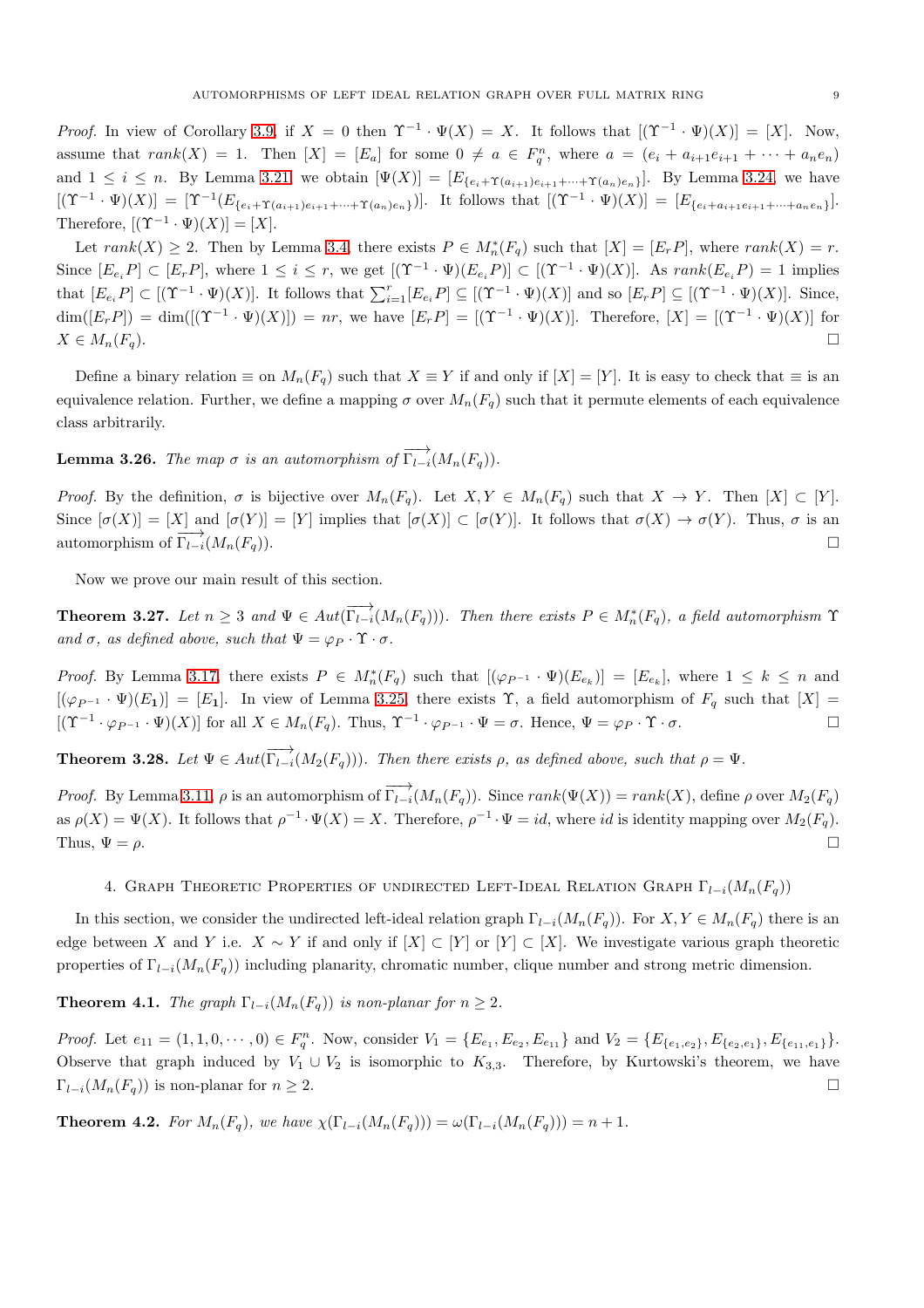*Proof.* Consider  $C = \{E_0, E_1, E_2, \cdots, E_n\}$ . Then the graph induced by C is clique of  $\Gamma_{l-i}(M_n(F_q))$ . It follows that  $\omega(\Gamma_{l-i}(M_n(F_q))) \geq n+1$ . Now we need to show that  $\chi(\Gamma_{l-i}(M_n(F_q))) \leq n+1$ . Since no two matrices of same rank are adjacent in  $\Gamma_{l-i}(M_n(F_q))$ . Thus, we can assign one color to matrices of same rank. It follows that  $\chi(\Gamma_{l-i}(M_n(F_q))) \leq n+1$ . Thus,  $\chi(\Gamma_{l-i}(M_n(F_q))) = \omega(\Gamma_{l-i}(M_n(F_q))) = n+1$ .

**Lemma 4.3.** *The eccentricity of*  $X \in V(\Gamma_{l-i}(M_n(F_q)))$  *is given below:* 

$$
ecc(X) = \begin{cases} 1 & if \ X = 0 \\ 2 & if \ X \neq 0 \end{cases}
$$

*Proof.* If  $X = 0$  then X is adjacent to every other vertex of  $\Gamma_{l-i}(M_n(F_q))$ . Hence,  $ecc(X) = 1$  as eccentricity of a vertex is maximum distance of a vertex to any other vertex. Now, if  $X \neq 0$  then  $rank(X) \geq 1$ . For  $rank \geq 1$  there are atleast two vertices of that rank. Let  $Y \in M_n(F_q)$  such that rank $(X) = rank(Y)$ . Then  $d(X, Y) = 2$ . Thus, the result holds.  $\Box$ 

Corollary 4.4. *The graph*  $\Gamma_{l-i}(M_n(F_q))$  *is connected and diam*( $\Gamma_{l-i}(M_n(F_q)) = 2$  *and*  $r(\Gamma_{l-i}(M_n(F_q)) = 1$ *.* 

**Corollary 4.5.** *The dominance number of*  $\Gamma_{l-i}(M_n(F_q))$  *is* 1*.* 

**Theorem 4.6.** *If the graph*  $\Gamma_{l-i}(M_n(F_q))$  *has a cycle, then*  $g(\Gamma_{l-i}(M_n(F_q))) = 3$ *.* 

*Proof.* Suppose that  $\Gamma_{l-i}(M_n(F_q))$  has a cycle. Then  $n \geq 2$ . Now consider the set  $C = \{E_0, E_1, E_n\}$ . The graph induced by vertex set C is a cycle of length 3. Thus,  $g(\Gamma_{l-i}(M_n(F_q))) = 3$ .

**Theorem 4.7.** *The strong metric dimension of*  $\Gamma_{l-i}(M_n(F_q))$  *is*  $q^{n^2} - n - 1$ *.* 

*Proof.* Since,  $diam(\Gamma_{l-i}(M_n(F_q))) = 2$ . Then by Theorem [2.1,](#page-1-0) we have  $sdim(\Gamma_{l-i}(M_n(F_q))) = |M_n(F_q)| - \omega(R_{\Gamma_{l-i}(M_n(F_q))})$ , where  $R_{\Gamma_{l-i}(M_n(F_q))}$  is the reduced graph of  $\Gamma_{l-i}(M_n(F_q))$ . It is known that  $|M_n(F_q)| = q^{n^2}$ . Since  $\omega(\Gamma_{l-i}(M_n(F_q))) \ge$  $\omega(R_{\Gamma_{l-i}(M_n(F_q)))$ , by Theorem [4.2,](#page-8-0) we have  $\omega(R_{\Gamma_{l-i}(M_n(F_q))) \leq n+1$ . Define a relation  $\equiv$  on  $M_n(F_q)$  such that  $X \equiv Y$  if and only if  $N(X) = N(Y)$ , where  $N(X) = \{Z \mid X \sim Z \text{ and } Z \in M_n(F_q)\} \cup \{X\}$ . Observe that  $\equiv$  is an equivalence relation. Let  $U(\Gamma_{l-i}(M_n(F_q)))$  be the complete set of representative elements for the above mentioned equivalence relation, then notice that  $U(\Gamma_{l-i}(M_n(F_q)))$  is the vertex set of  $R_{\Gamma_{l-i}(M_n(F_q))}$ . Now we consider  $C = \{E_0, E_1, E_2, \cdots, E_n\} \subseteq U(\Gamma_{l-i}(M_n(F_q)))$ . Note that  $E_i$  and  $E_j$  belong to distinct equivalence classes for  $i \neq j$ . As graph induced by C is a clique of  $R_{\Gamma_{l-i}(M_n(F_q))}$ . It follows that  $\omega(R_{\Gamma_{l-i}(M_n(F_q))}) \geq n+1$ . Therefore,  $\omega(R_{\Gamma_{l-i}(M_n(F_q))}) = n+1$ . Thus,  $sdim(\Gamma_{l-i}(M_n(F_q))) = q^{n^2} - n - 1$ .

**Theorem 4.8.** *The graph*  $\Gamma_{l-i}(M_n(F_q))$  *is not Eulerian.* 

*Proof.* Let  $deg(Y)$  denote degree of matrix  $Y \in M_n(F_q)$  in  $\Gamma_{l-i}(M_n(F_q))$ . As, zero matrix is adjacent to every other matrix of  $\Gamma_{l-i}(M_n(F_q))$ . It follows that degree of zero matrix is  $q^{n^2}-1$ . If  $q=2^m$  for some  $m \in \mathbb{N}$ , then  $q^{n^2} - 1$  will be odd and hence degree of zero matrix is odd. If  $X \in M_n(F_q)$  such that  $rank(X) = n$  then  $deg(X) = q^{n^2} - M(n, n, n, q)$  from [\[1\]](#page-10-23), where  $M(n, n, n, q)$  is number of  $n \times n$  matrices of rank n over a finite field  $F_q$ . Also,  $M(n, n, n, q) = \prod_{j=0}^{n-1} (q^n - q^j)$ . Now if  $q = p^m$  for some odd prime p and  $m \in \mathbb{N}$ , then  $q^n - q^j$  will be even for all  $0 \leq j \leq n-1$ . It follows that  $M(n, n, n, q)$  will be even and hence  $q^{n^2} - M(n, n, n, q)$  will be odd as  $q^{n^2}$  will be odd. Therefore,  $deg(X)$  will be odd for  $X \in M_n(F_q)$  and  $rank(X) = n$ . Thus, the zero matrix and any full rank matrix X cannot have even degree simultaneously. Hence,  $\Gamma_{l-i}(M_n(F_q))$  is not Eulerian.

## 5. Acknowledgement

The first author wishes to acknowledge the support of MATRICS Grant (MTR/2018/000779) funded by SERB, India. The second author gratefully acknowledge for providing financial support to CSIR (09/719(0093)/2019-EMR-I) government of India.